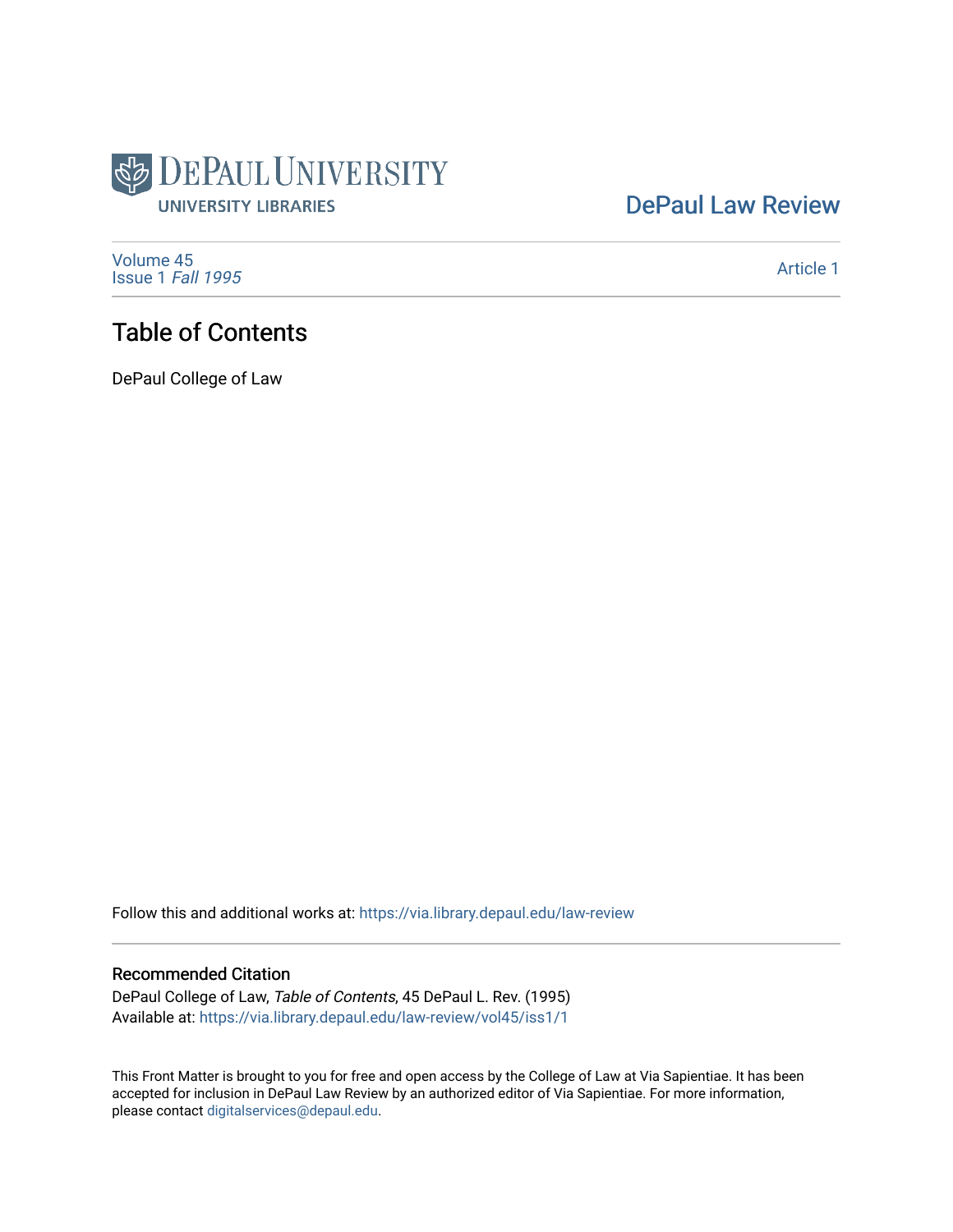# **DEPAUL LAW REVIEW**

 $\ddot{\phantom{a}}$ 

*Volume 45 Fall 1995 Number 1* **CONTENTS ARTICLES**

| Closing the Barn Door After the                    |    |
|----------------------------------------------------|----|
| Genie Is Out Of the Bag:                           |    |
| Recognizing a "Futility Principle"                 |    |
| in First Amendment                                 |    |
|                                                    |    |
| Protected Right or Sacred Rite:                    |    |
| The Paradox of Federal                             |    |
|                                                    | 65 |
| <b>ESSAY</b>                                       |    |
| Ending the Punitive Damage Debate  Alan Calnan 101 |    |
|                                                    |    |

#### **NOTES**

| Enforcing the Equal Protection Clause on<br><b>Behalf of Domestic Violence Victims:</b> |  |
|-----------------------------------------------------------------------------------------|--|
| The Impact of Doe v. Calumet City Daniel P. Whitmore 123                                |  |
| 767 Third Avenue Associates v. Permanent<br>Mission of the Republic of Zaire: An        |  |
| Uncompensated Governmental Taking  David Foster Bartlett 165                            |  |